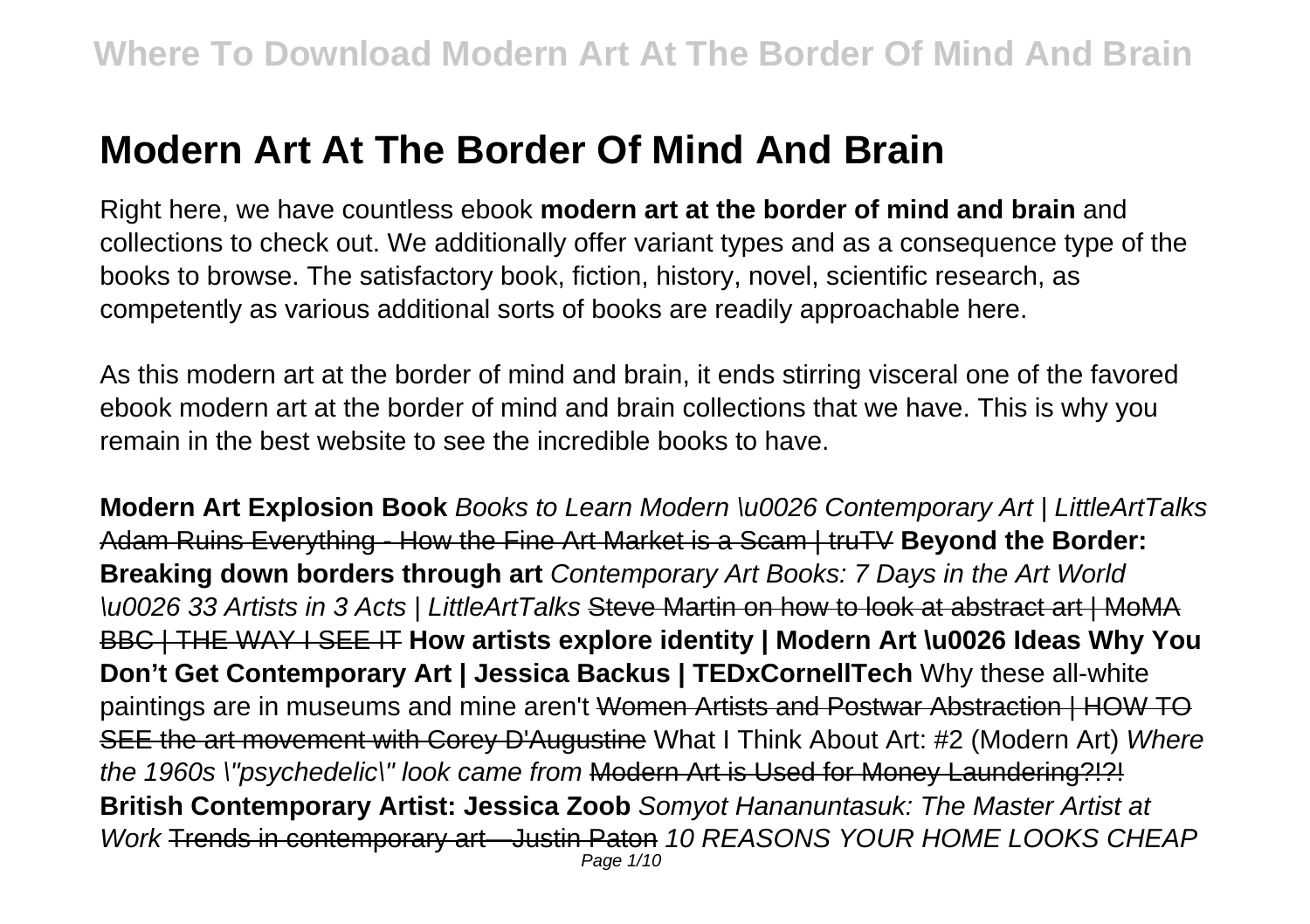| INTERIOR DESIGN MISTAKES Mona Lisa by Leonardo da Vinci: Great Art Explained Abstract Artist AJ Atwater \u0026 Elizabeth Kuth at Work Modern Art - How To Play How to Understand Modern Art (with Arthur Schopenhauer) Modern Art Review - A Masterpiece! ART HISTORY BOOKS for BEGINNERS recommendations - WHERE TO START ! Art History Book Recommendations This Is Modern Art / 1 of 6 / I Am a Genius / 1999 An Artist Painting Over the U.S.-Mexico Border The white lie we've been told about Roman statues Creative Simple Ideas for Lettering and Diary for beginners #2! Drawing Sketchbook Ideas! Art Ideas Don Winslow Discusses His Latest Book, \"The Border\" Creative Simple Ideas for Lettering and Diary for beginners! Drawing Sketchbook Ideas! Art Ideas Madonna - Borderline (Official Video) Modern Art At The Border

August, and fully vaccinated U.S. citizens are allowed into Canada, Prime Minister Justin Trudeau is probably going to find it was easier to close the border than to reopen it. Closing the border back ...

The lost art of government planning is sorely missed in border reopening Make hay while the sun shines by discovering the city's most compelling artworks this summer, all of which can be found outside of museum walls.

Boston's Most Compelling Summer Art Projects Are Found Outside Museum Walls President Abraham Lincoln Modern Art 20210715 is a photograph by Wingsdomain Art and Photography which was uploaded on July 15th, 2021. President Abraham Lincoln Modern Art 20210715 Abraham was an ...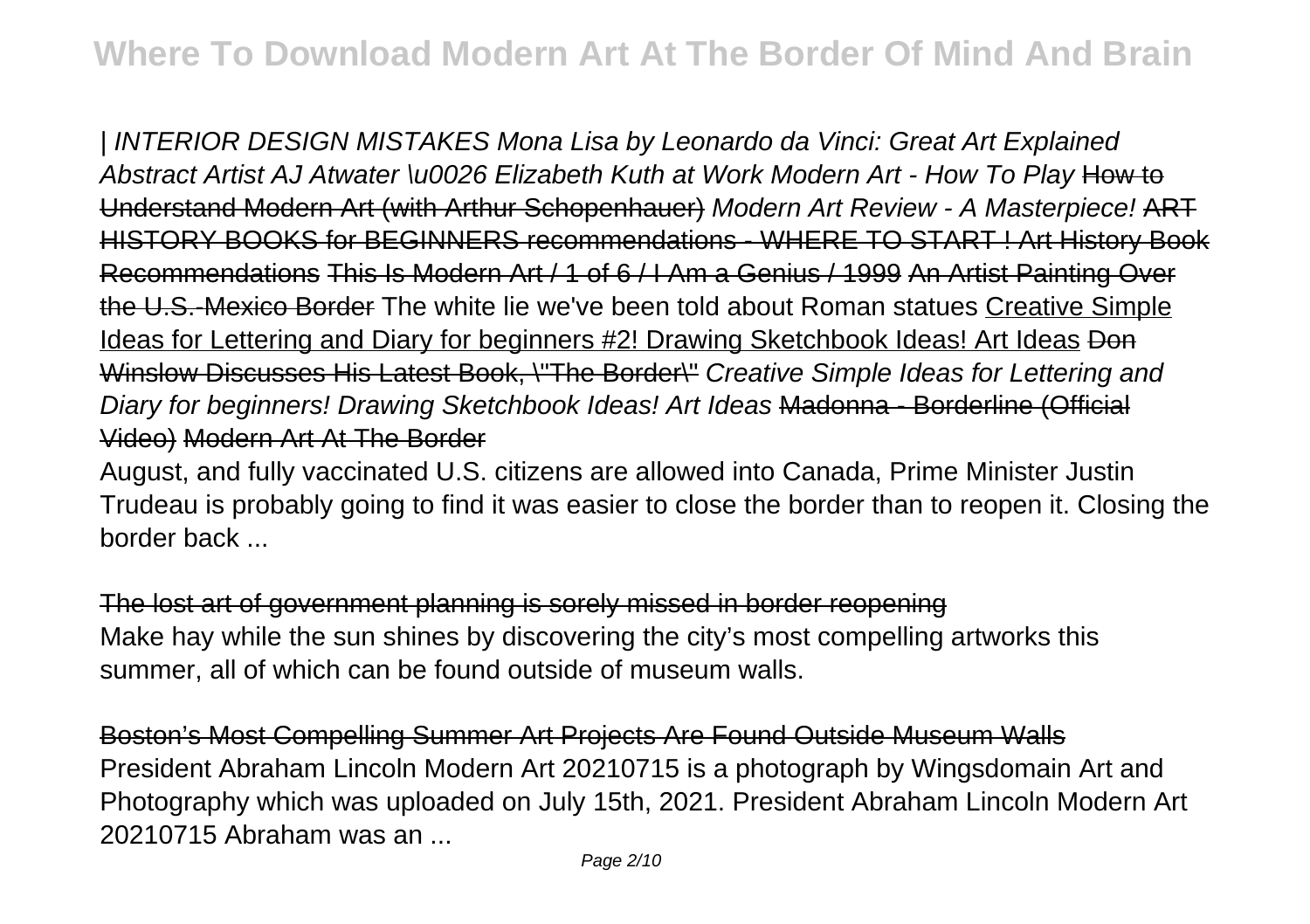## President Abraham Lincoln Modern Art 20210715

The Nasrid dynasty was the last Muslim dynasty in the Iberian Peninsula, ruling the Emirate of Granada from 1230 until 1492. Today, the most visible evidence of the Nasrid dynasty is the Alhambra pala ...

## Plácido Zuloaga: How the medieval art of Alhambra inspired one of Spain's greatest modern masters

His first solo exhibition was held at Truck Contemporary Art Gallery (Calgary) in 1988, and later that year he moved to Montreal, Quebec, to attend Concordia University. During 1990-1, solo ...

#### 100 Portraits: Waiting at the Border , 2021

"Migrant," by José Mateo, illustrated by Javier Martínez Pedro; Abrams Books for Young Readers, \$17.95, 22 pages, ages 10 and up. Over 5.5 million children of illegal immigrants ...

#### Border Crossings and Codices Collide in MIGRANT by José Mateo

A former mayoral candidate in San Andrés Cholula, Puebla, was arrested Friday in New York for peddling fake modern art, US prosecutors said.

#### Mexican politician nabbed in US in multi-million-dollar art fraud (Modern humans are believed to have entered ... with complex design and symbols, you are at Page 3/10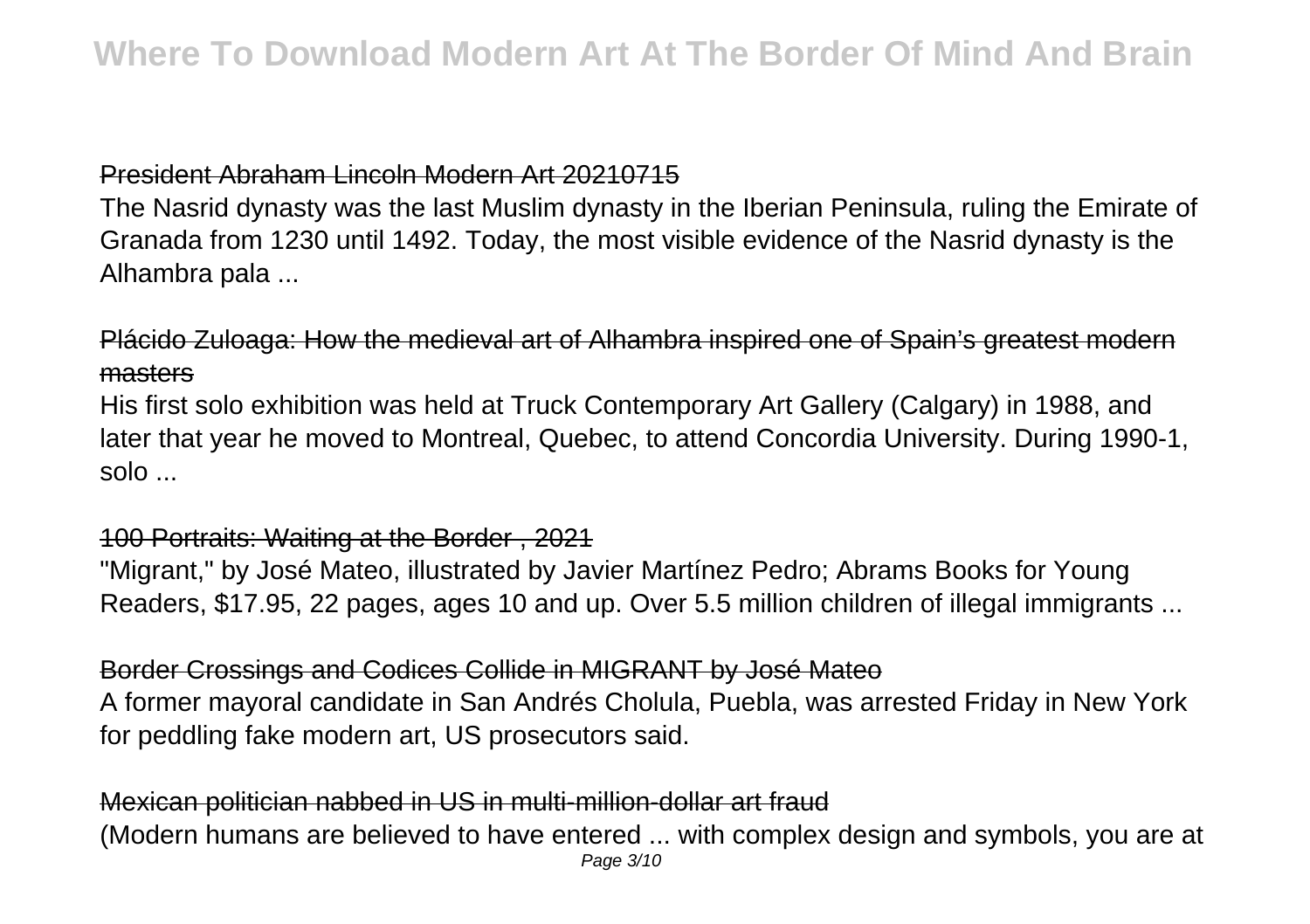the border of what we would call art—or already there." Credible evidence for anything that could ...

Were Neanderthals making 'art' in Europe's fabled Unicorn Cave?

According to her housemates, Tilly Barber has a "borderline obsession" with scanning the property market, which worked out well when she found the perfect property in North Warrandyte.

The housemates that made a 1970s-style rental in North Warrandtye their 'modern family' home

Canada said this week that most restrictions on fully vaccinated American travelers will be lifted in early August. But the U.S. extended its border closure.

A Border Reopening, at Least One Way, and Some Travel Tips From payments to banking software, Insider has the list of 57 business-focused fintechs to watch this year.

57 promising fintechs building the behind-the-scenes tech revolutionizing Wall Street Exhibitions by photographers Jo Ractliffe and An-My Lê are on display in Chicago, and they offer a welcome chance to pause the news cycle, back up, and take a longer view of the terrain.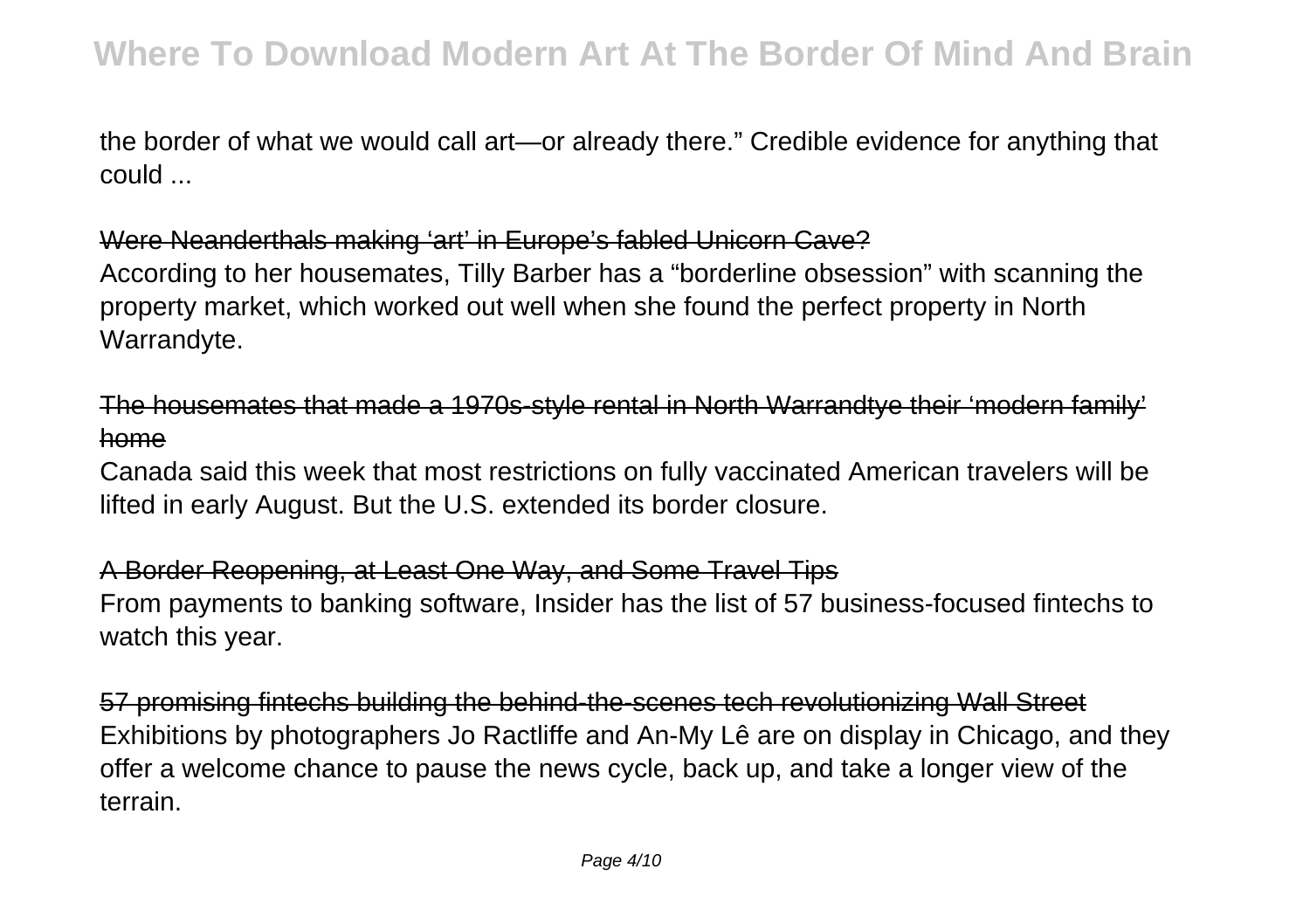The invisible resistance of photographers Jo Ractliffe and An-My Lê on display in Chicago He grew up in Codsall, near the border between Wolverhampton and Shropshire ... pieces rich in colour influenced by psychedelia and op-art patterns. Combining complex hot glass and glass fusing ...

How master glass blower Elliot Walker has turned traditional skill into modern art For Sleepwalkers (2007), Aitken made a short film starring actors Donald Sutherland and Tilda Swinton, among others, which he projected in separate frames onto the Museum of Modern Art and adjacent ...

#### Crossing the Border , 2018

In the Coronado National Memorial — where conquistador Francisco Vásquez de Coronado entered what is now modern-day Arizona — contractors ... important than anything else," says Art Del Cueto, with ...

Contractors Dynamite Mountains, Bulldoze Desert In Race To Build Trump's Border Wall The 5,700-square-foot townhouse at 11 East 93rd Street sits in the Carnegie Hill Historic District, an enclave of landmarked buildings along the eastern border of Central Park. Built by architect ...

#### Mystery buyer drops \$16M on historic UES brownstone

At the time of writing, ongoing travel restrictions mean many cross-border services are ... with Page 5/10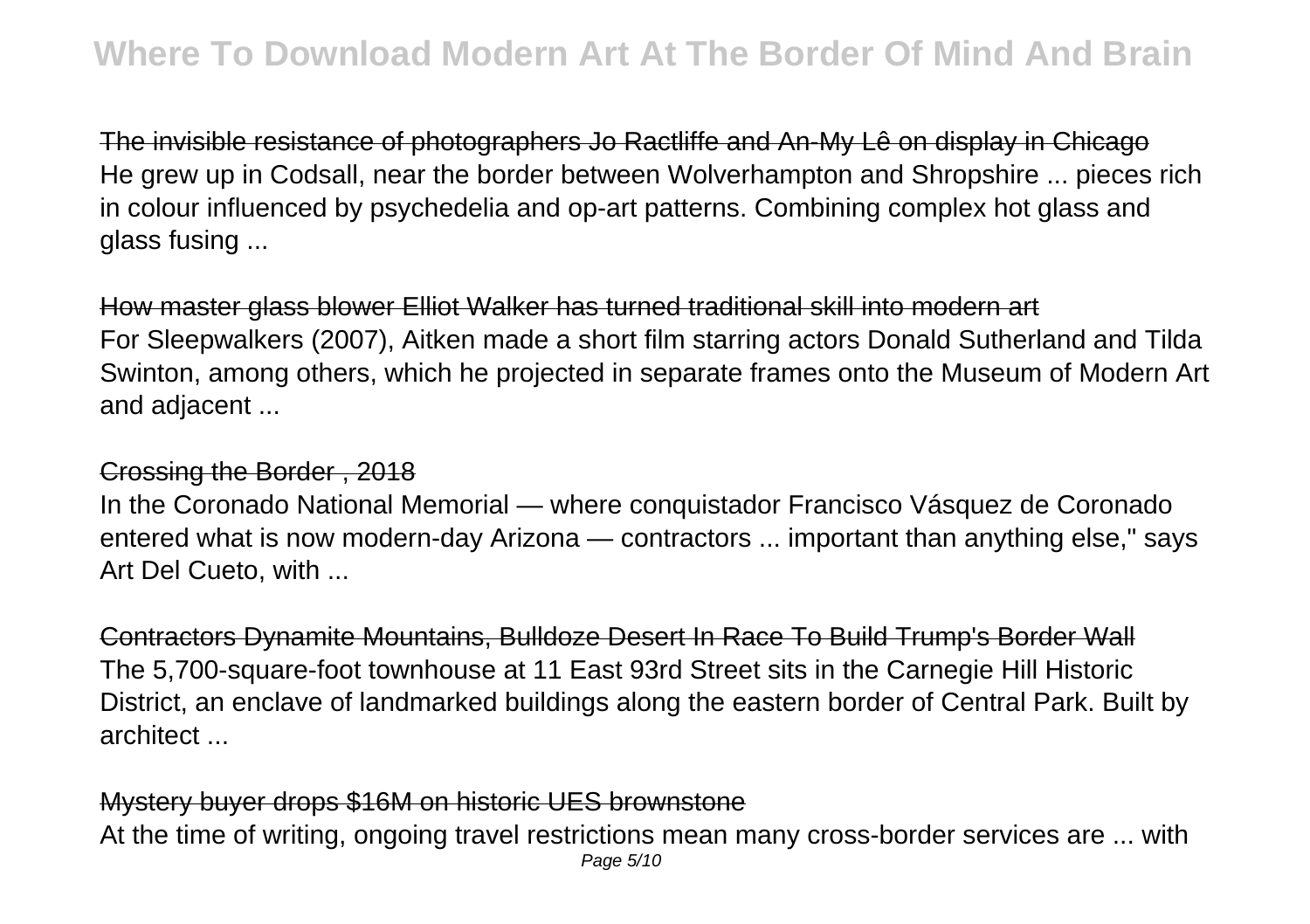a passing interest in art, the revered Louisiana Museum of Modern Art will likely prove a highlight ...

### How To See The Scandinavian Capitals By Train

crisscrossing the modern incarnation of the Welsh and English border. But concerns are being raised that Offa's Dyke is suffering serious damage through a combination of neglect, carelessness or ...

Music and Modern Art adopts an interdisciplinary approach to the relationship between these two fields of creative endeavor.

Public lectures delivered at two separate venues, the Sheldon Art Museum in Lincoln, Nebraska, and Kaneko, in Omaha, Nebraska.

Insightful and interdisciplinary, this book considers the movement of people around the world and how contemporary artists contribute to our understanding of it In this timely volume, artists and thinkers join in conversation around the topic of global migration, examining both its Page 6/10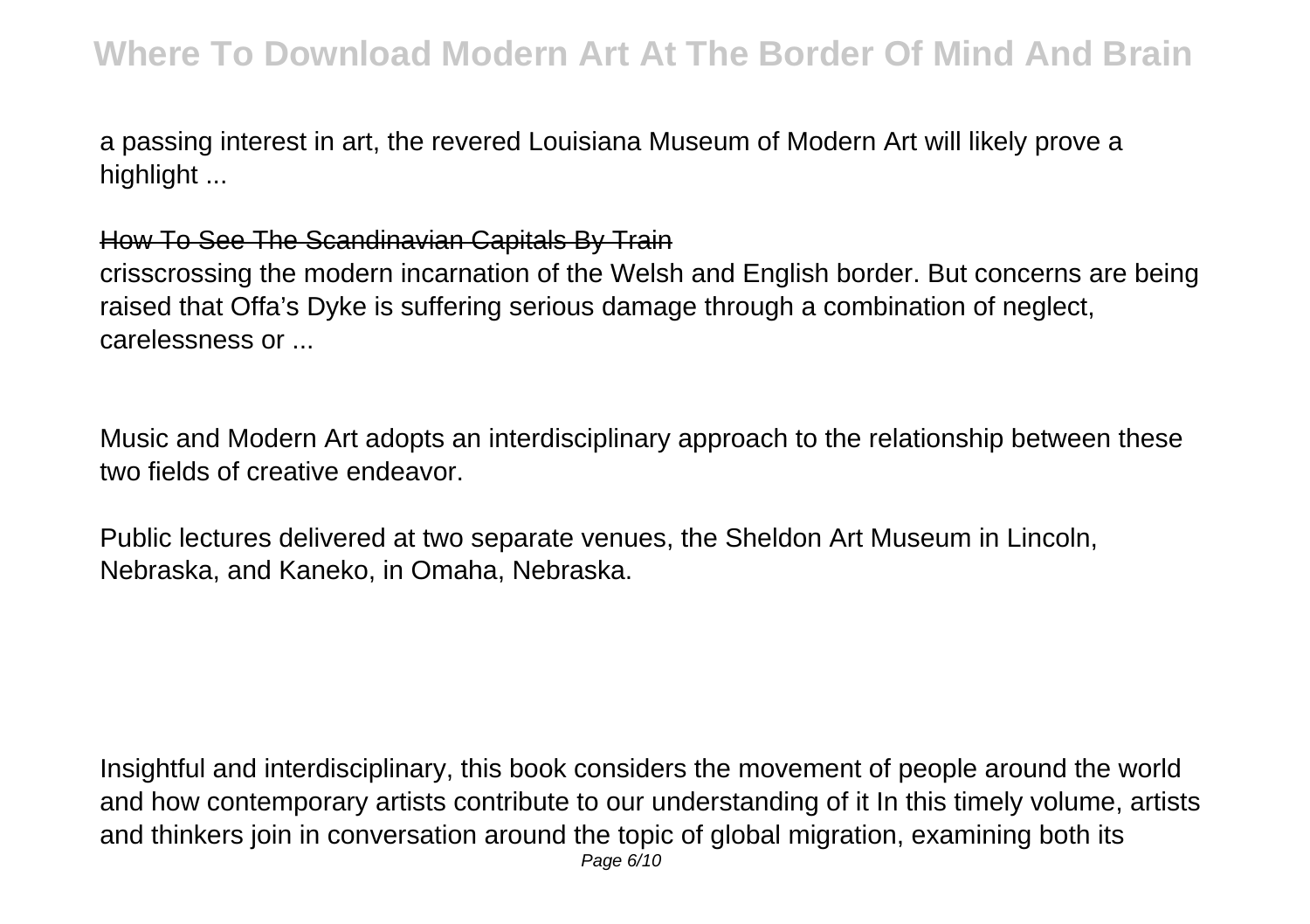cultural impact and the culture of migration itself. Individual voices shed light on the societal transformations related to migration and its representation in 21st-century art, offering diverse points of entry into this massive phenomenon and its many manifestations. The featured artworks range from painting, sculpture, and photography to installation, video, and sound art, and their makers--including Isaac Julien, Richard Mosse, Reena Saini Kallat, Yinka Shonibare MBE, and Do Ho Suh, among many others--hail from around the world. Texts by experts in political science, Latin American studies, and human rights, as well as contemporary art, expand upon the political, economic, and social contexts of migration and its representation. The book also includes three conversations in which artists discuss the complexity of making work about migration. Amid worldwide tensions surrounding refugee crises and border security, this publication provides a nuanced interpretation of the current cultural moment. Intertwining themes of memory, home, activism, and more, When Home Won't Let You Stay meditates on how art both shapes and is shaped by the public discourse on migration.

Located less than a mile from Juárez, the Stanlee and Gerald Rubin Center for Visual Arts at the University of Texas at El Paso is a non-collecting institution that serves the Paso del Norte region. In Curating at the Edge, Kate Bonansinga brings to life her experiences as the Rubin's founding director, giving voice to a curatorial approach that reaches far beyond the limited scope of "border art" or Chicano art. Instead, Bonansinga captures the creative climate of 2004–2011, when contemporary art addressed broad notions of destruction and transformation, irony and subversion, gender and identity, and the impact of location on politics. The Rubin's location in the Chihuahuan desert on the U.S./Mexican border is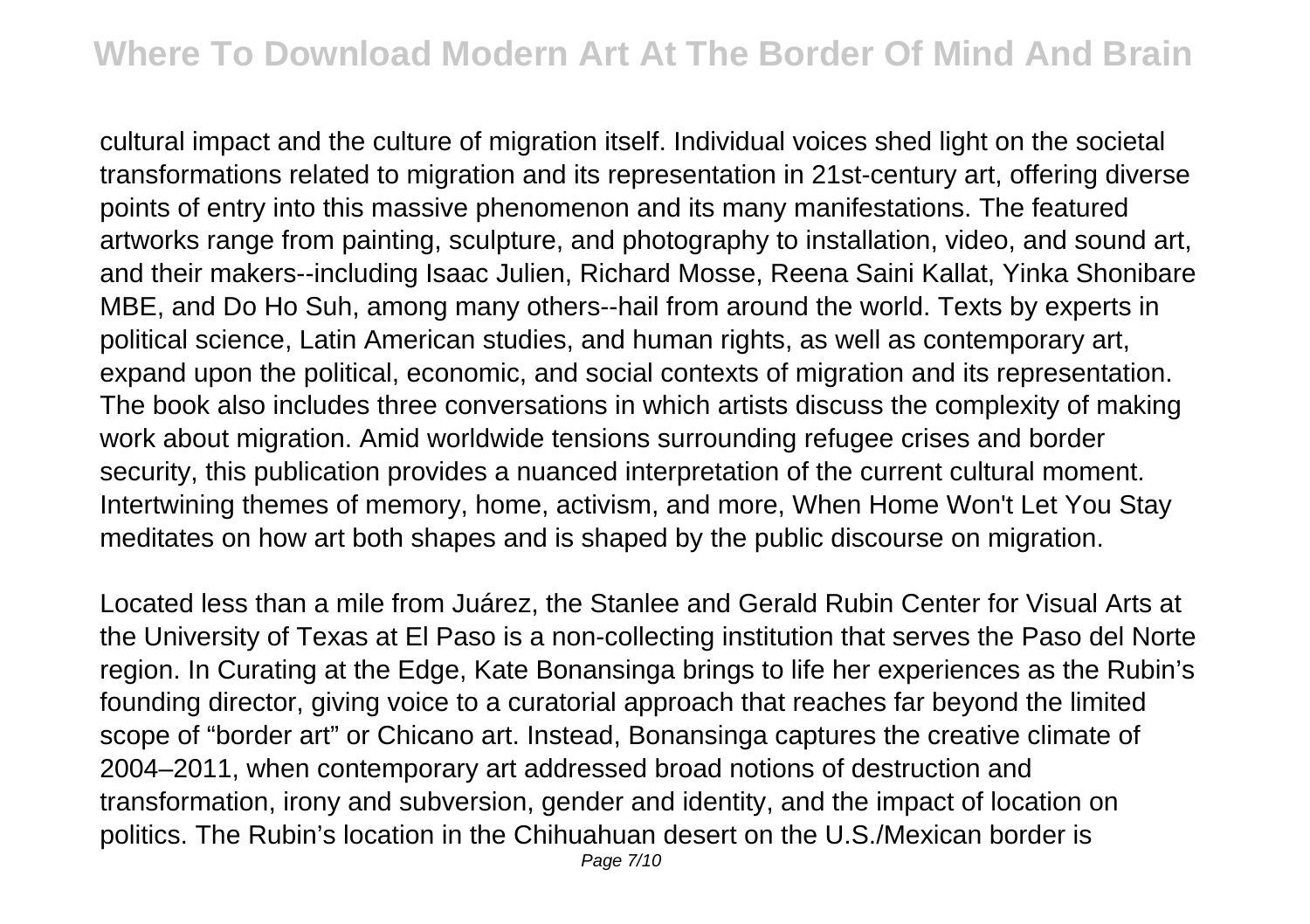meaningful and intriguing to many artists, and, consequently, Curating at the Edge describes the multiple artistic perspectives conveyed in the place-based exhibitions Bonansinga oversaw. Exciting mid-career artists featured in this collection of case studies include Margarita Cabrera, Liz Cohen, Marcos Ramírez ERRE, and many others. Recalling her experiences in vivid, firstperson scenes, Bonansinga reveals the processes a contemporary art curator undertakes and the challenges she faces by describing a few of the more than sixty exhibitions that she organized during her tenure at the Rubin. She also explores the artists' working methods and the relationship between their work and their personal and professional histories (some are Mexican citizens, some are U.S. citizens of Mexican descent, and some have ancestral ties to Europe). Timely and illuminating, Curating at the Edge sheds light on the work of the interlocutors who connect artists and their audiences.

In-depth scholarship on the central artists, movements, and themes of Latin American art, from the Mexican revolution to the present A Companion to Modern and Contemporary Latin American and Latinx Art consists of over 30 never-before-published essays on the crucial historical and theoretical issues that have framed our understanding of art in Latin America. This book has a uniquely inclusive focus that includes both Spanish-speaking Caribbean and contemporary Latinx art in the United States. Influential critics of the 20th century are also covered, with an emphasis on their effect on the development of artistic movements. By providing in-depth explorations of central artists and issues, alongside cross-references to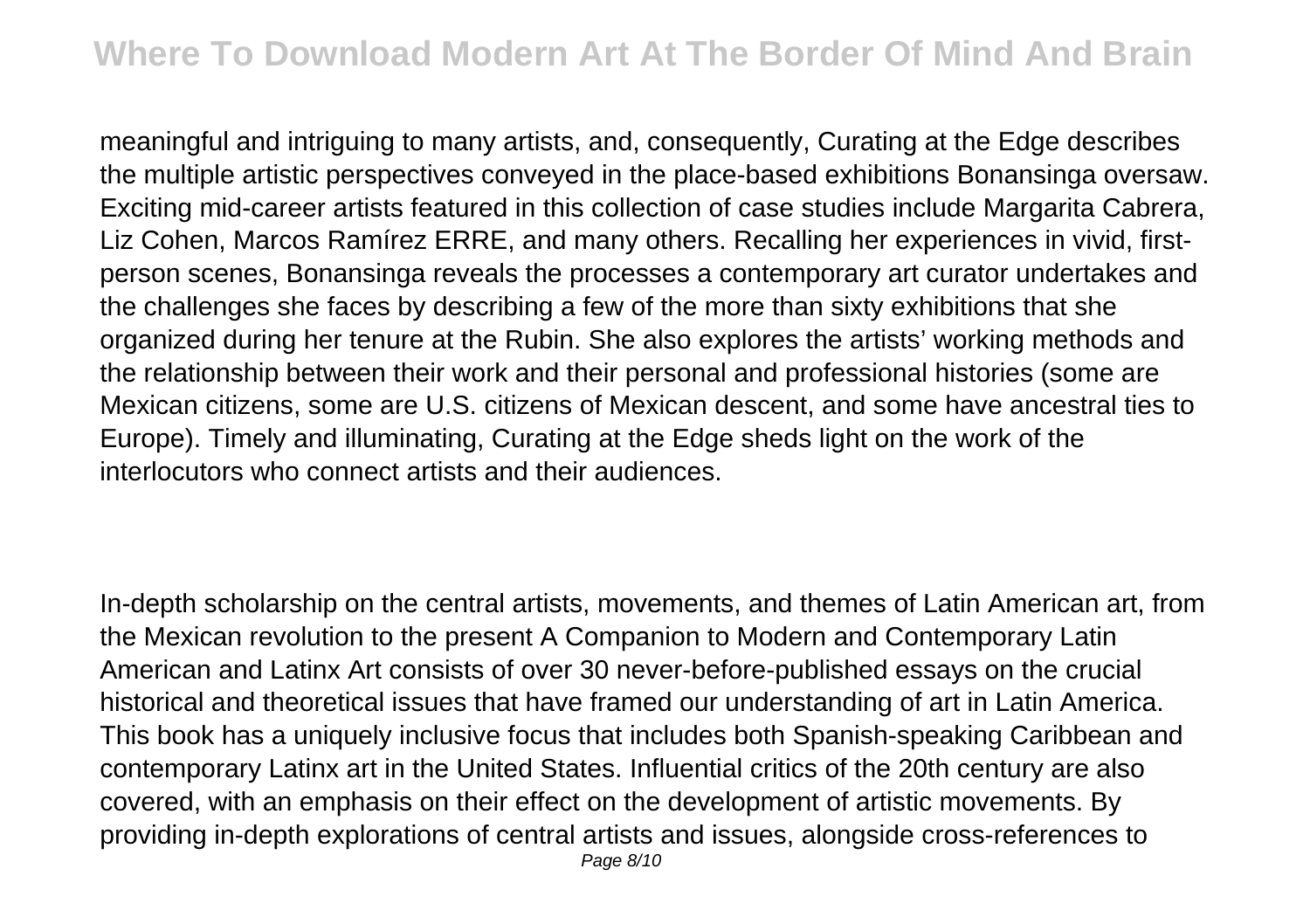illustrations in major textbooks, this volume provides an excellent complement to wider surveys of Latin American and Latinx art. Readers will engage with the latest scholarship on each of five distinct historical periods, plus broader theoretical and historical trends that continue to influence how we understand Latinx, Indigenous, and Latin American art today. The book's areas of focus include: The development of avant-garde art in the urban centers of Latin America from 1910-1945 The rise of abstraction during the Cold War and the internationalization of Latin American art from 1945-1959 The influence of the political upheavals of the 1960s on art and art theory in Latin America The rise of conceptual art as a response to dictatorship and social violence in the 1970s and 1980s The contemporary era of neoliberalism and globalization in Latin American and Latino Art, 1990-2010 With its comprehensive approach and informative structure, A Companion to Modern and Contemporary Latin American and Latinx Art is an excellent resource for advanced students in Latin American culture and art. It is also a valuable reference for aspiring scholars in the field.

Insightful and interdisciplinary, this book considers the movement of people around the world and how contemporary artists contribute to our understanding of it In this timely volume, artists and thinkers join in conversation around the topic of global migration, examining both its cultural impact and the culture of migration itself. Individual voices shed light on the societal transformations related to migration and its representation in 21st-century art, offering diverse points of entry into this massive phenomenon and its many manifestations. The featured artworks range from painting, sculpture, and photography to installation, video, and sound art, and their makers--including Isaac Julien, Richard Mosse, Reena Saini Kallat, Yinka Shonibare